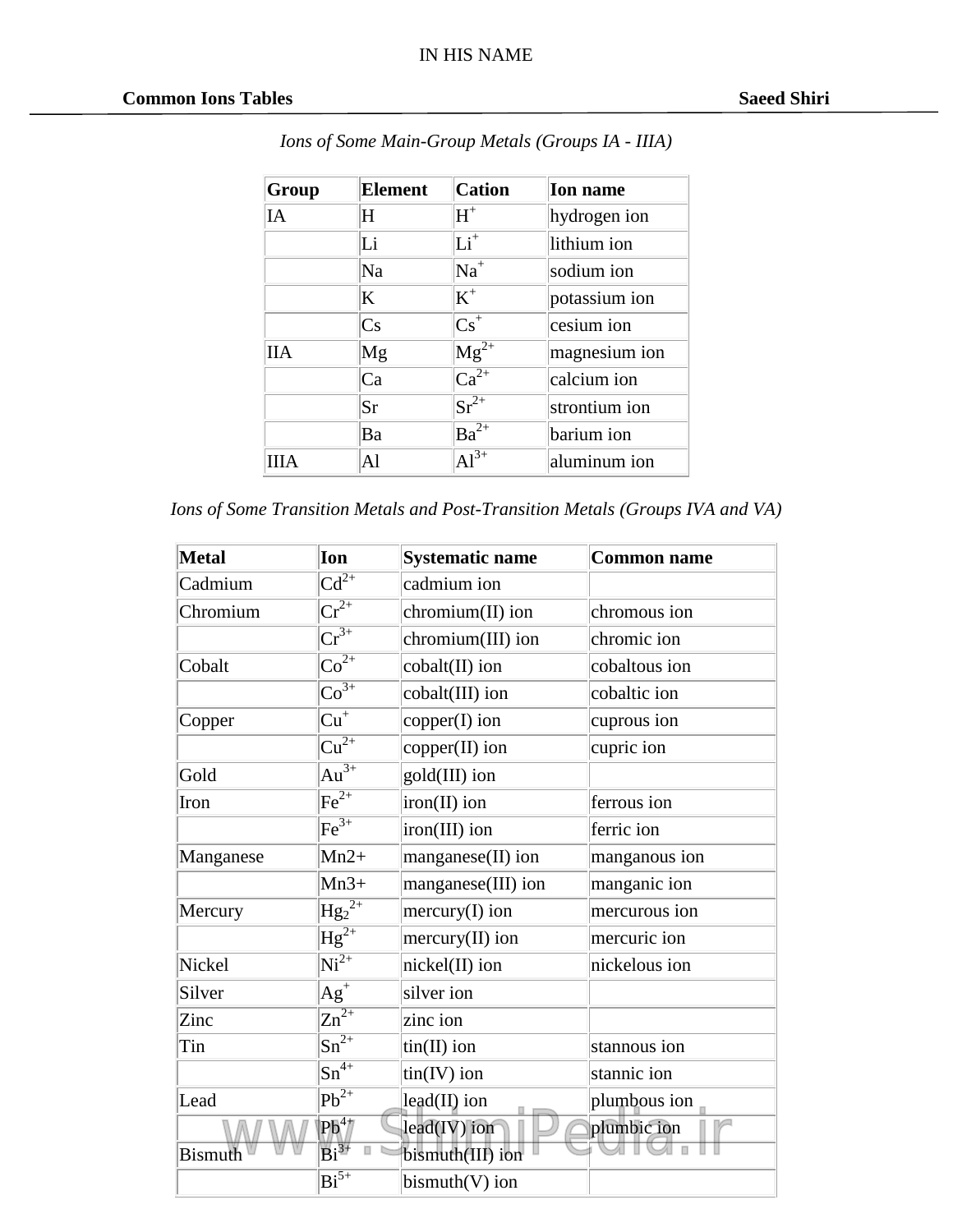| Group      | <b>Element</b> | Anion                        | <b>Ion name</b> |
|------------|----------------|------------------------------|-----------------|
| <b>IVA</b> | $\mathsf{C}$   | $\mathrm{C}^{4-}$            | carbide ion     |
|            | Si             | $\overline{\text{Si}^{4-}}$  | silicide ion    |
| VA         | N              | $\overline{N^{3-}}$          | nitride ion     |
|            | P              | $\overline{\mathbf{p}^{3-}}$ | phosphide ion   |
|            | As             | $As^{\overline{3}}$          | arsenide ion    |
| VIA        | $\overline{O}$ | $\overline{O^{2-}}$          | oxide ion       |
|            | S              | $\overline{S^{2-}}$          | sulfide ion     |
| <b>VIA</b> | Se             | $Se^{2}$                     | selenide ion    |
|            | Te             | $Te^{2}$                     | telluride ion   |
| VIIA       | F              | $F^{\dagger}$                | fluoride ion    |
|            | Cl             | CI <sub>1</sub>              | chloride ion    |
|            | Br             | $Br^-$                       | bromide ion     |
|            | I              | Ī.                           | iodide ion      |
| IA         | H              | $H^{\cdot}$                  | hydride ion     |

*Ions of Some Nonmetals (Groups IVA - VIIA)*

*Formulas and Names of Some Polyatomic Ions*

| Formula                               | <b>Name</b>    |
|---------------------------------------|----------------|
| $NH^{4+}$                             | ammonium       |
| $H_3O^+$                              | hydronium      |
| OH <sup>-</sup>                       | hydroxide      |
| CN <sup>2</sup>                       | cyanide        |
| $\overline{O_2^{2-}}$                 | peroxide       |
| $N_3^-$                               | azide          |
| NO <sub>2</sub>                       | nitrite        |
| NO <sub>3</sub>                       | nitrate        |
| CIO                                   | hypochlorite   |
| ClO <sub>2</sub>                      | chlorite       |
| ClO <sub>3</sub>                      | chlorate       |
| ClO <sub>4</sub>                      | perchlorate    |
| MnO <sub>4</sub>                      | permanganate   |
| $C_2H_3O_2^-$                         | acetate (OAc-) |
| $\overline{{\rm C_2O_4}^{\text{2-}}}$ | oxalate        |
| $\overline{{\rm CO_3}^2}$             | carbonate      |
| OCN <sup>-</sup>                      | cyanate        |
| <b>SCN</b>                            | thiocyanate    |
| $S_2O_3^2$                            | thiosulfate    |
| $Cr\overline{O_4}^2$                  | chromate       |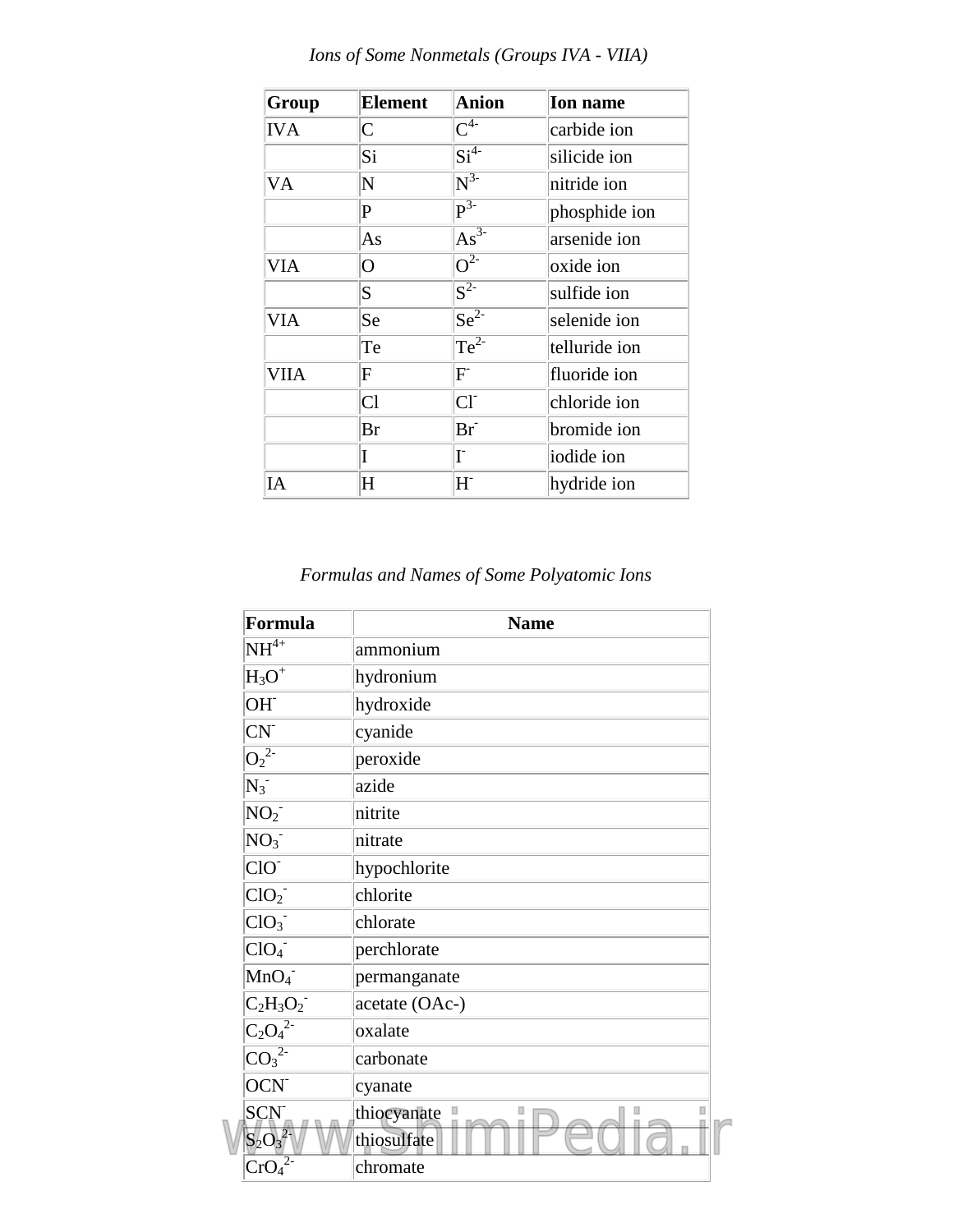| $ Cr_2O_7^{2}$                | dichromate                       |
|-------------------------------|----------------------------------|
| $SO_4^2$                      | sulfate                          |
| $\text{SO}_3^2$ -             | sulfite                          |
| PO <sub>4</sub> <sup>3</sup>  | phosphate                        |
| HPO <sub>4</sub> <sup>2</sup> | monohydrogen phosphate           |
| H2PO <sub>4</sub>             | dihydrogen phosphate             |
| HCO <sub>3</sub>              | hydrogen carbonate (bicarbonate) |
| HSO <sub>4</sub>              | hydrogen sulfate (bisulfate)     |
| HSO <sub>3</sub>              | hydrogen sulfite (bisulfite)     |
|                               |                                  |

## Thio concept

| OCN <sup>-</sup> | cyanate            | SO <sup>2</sup> | sulfate                  |
|------------------|--------------------|-----------------|--------------------------|
|                  | $SCN$  thiocyanate |                 | $S_2O_3^2$   thiosulfate |

| <b>Group VIIA</b>            |                      |                                                            | <b>Group VIA</b>                         |
|------------------------------|----------------------|------------------------------------------------------------|------------------------------------------|
|                              | I<br>$ClO3$ chlorate | $ SO_4^2 $ sulfate                                         |                                          |
|                              | $BrO3$ bromate       |                                                            | $\left  \text{SeO}_4^2 \right $ selenate |
| IO <sub>3</sub>              | iodate               |                                                            | $\left {\rm TeO_4}^2\right $ tellurate   |
| <b>Group VA*</b>             |                      | <b>Group IVA</b>                                           |                                          |
| PO <sub>4</sub> <sup>3</sup> | phosphate            |                                                            | $ CO_3^2 $ carbonate                     |
|                              | $AsO43$ arsenate     | $\left  \frac{\text{SiO}_3^2}{\text{Si}} \right $ silicate |                                          |

| <b>Cation</b>       | Anion               | Formula                           |
|---------------------|---------------------|-----------------------------------|
| $Na+$               | $CI-$               | <b>NaCl</b>                       |
| $Ca^{2+}$           | $Br^-$              | CaBr <sub>2</sub>                 |
| $Na+$               | $\overline{S^{2-}}$ | Na <sub>2</sub> S                 |
| $Mg^{2+}$           | $\overline{O^2}$    | MgO                               |
| $\text{Fe}^{3+}$    | $\overline{O^{2-}}$ | Fe <sub>2</sub> O <sub>3</sub>    |
| $Na+$               | $SO_4^2$            | Na <sub>2</sub> SO <sub>4</sub>   |
| $Mg^{2+}$           | NO <sub>3</sub>     | Mg(NO <sub>3</sub> ) <sub>2</sub> |
| $NH_4$ <sup>+</sup> | $SO_4^2$            | $(NH_4)_2SO_4$                    |

| Formula                   | <b>Name</b>          |
|---------------------------|----------------------|
| $XO_n^{y}$                | stem $+$ -ate        |
| $XO_{n-1}$ <sup>y-</sup>  | stem $+$ -ite        |
| $XO_{n-2}^{y-1}$          | $hypo$ + stem + -ite |
| $XO_{n+1}$ <sup>y-</sup>  | $per$ + stem + -ate  |
| $\mathbf{X}^{\mathbf{y}}$ | stem + - $ide$       |

| $SO_4^2$                     | sulfate     |
|------------------------------|-------------|
| $SO_3^2$                     | sulfite     |
| $SO_2^2$                     | hyposulfite |
| SO <sub>5</sub> <sup>2</sup> | persulfate  |
| $\mathbf{S}^{2}$             | sulfide     |

|                   | NaCl   Sodium chloride                                                                                                             |
|-------------------|------------------------------------------------------------------------------------------------------------------------------------|
|                   | $\text{AlBr}_3$ Aluminum bromide                                                                                                   |
|                   | $ Ca_3P_2 $ Calcium phosphide                                                                                                      |
|                   | $SrI2$ Strontium iodide                                                                                                            |
| FeCl <sub>2</sub> | $\text{Iron}(II)$ chloride or ferrous chloride<br>The cation charge must be specified<br>since iron can form more than one charge. |

[www.ShimiPedia.ir](https://www.shimipedia.ir)